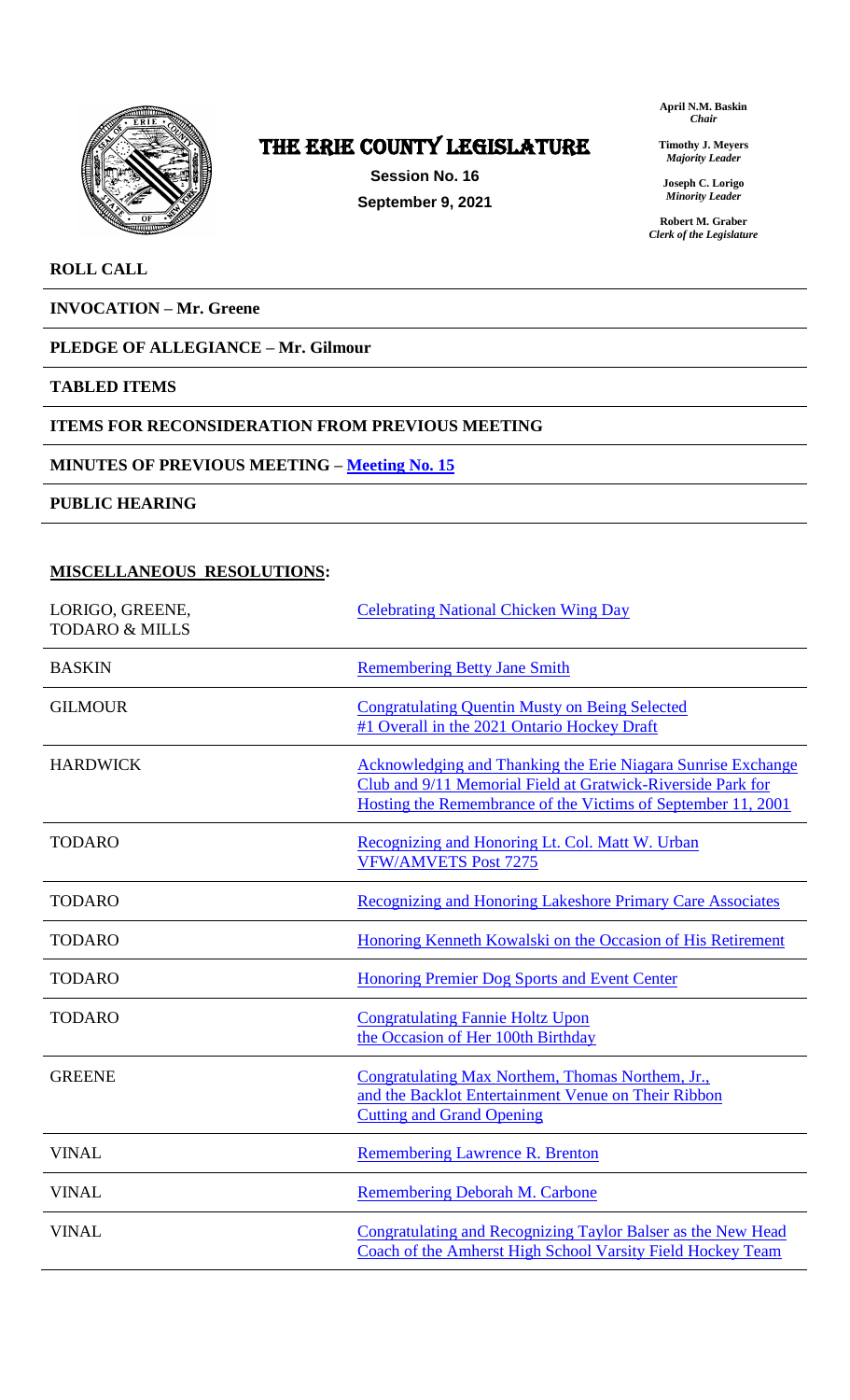| <b>VINAL</b>                                                                 | <b>Congratulating Williamsville Artists Sabine Kutt and Tony</b><br>Chirico on the Grand Opening of the Contemporary Art Salon |
|------------------------------------------------------------------------------|--------------------------------------------------------------------------------------------------------------------------------|
| <b>BASKIN</b>                                                                | <b>Congratulating Princessa Figueroa-Williams and Recognizing</b><br>the Grand Opening of Princessa's Studio & Art Gallery     |
| BASKIN, MEYERS, JOHNSON,<br>CHIMERA, HARDWICK,<br><b>VINAL &amp; GILMOUR</b> | Remembering Ethel DiPaolo,<br>Founding Owner of Ilio DiPaolo's Restaurant                                                      |
| <b>JOHNSON</b>                                                               | Remembering and Honoring the Life of<br><b>Franklin Lamar Milton Cooke</b>                                                     |
| <b>MEYERS</b>                                                                | Remembering Police Chief Michael J. Sliwinski                                                                                  |
| <b>JOHNSON</b>                                                               | <b>Honoring National Immunization Awareness Month</b>                                                                          |
| <b>GILMOUR &amp; JOHNSON</b>                                                 | Celebrating Joseph West Upon the Occasion of His 40th Birthday                                                                 |
| <b>JOHNSON</b>                                                               | Remembering Otis N. Glover, Jr.                                                                                                |
| <b>VINAL &amp; MEYERS</b>                                                    | <b>Congratulating Matt Weiser on Being Named the New</b><br>Athletic Director at Bishop Timon - St. Jude High School           |
| <b>VINAL</b>                                                                 | Recognizing the Grand Opening of<br>The Junkluggers of the Northtowns                                                          |
| <b>MEYERS</b>                                                                | <b>Recognizing the Ribbon Cutting Ceremony</b><br>of the New Cheektowaga Boys & Girls Club                                     |
| <b>BASKIN</b>                                                                | <b>Celebrating, Honoring and Recognizing Dianne Andrews</b>                                                                    |
| <b>MEYERS</b>                                                                | <b>Congratulating and Honoring Brian Gould on His Appointment</b><br>as Chief of Police of the Cheektowaga Police Department   |
| <b>JOHNSON</b>                                                               | Remembering Salvatore J. Buscarino,<br><b>Longtime Owner of Sammy's Auto Repair</b>                                            |
| <b>JOHNSON</b>                                                               | Honoring Hutch Tech's JROTC for<br>Winning the 2021 National Leadership Bowl                                                   |
| <b>CHIMERA &amp; VINAL</b>                                                   | <b>Remembering Mark E. Hamister</b>                                                                                            |
| LORIGO, MILLS,<br><b>GREENE &amp; TODARO</b>                                 | Honoring and Recognizing Robert D. Gioia<br><b>Upon the Occasion of His Retirement</b>                                         |
| <b>MILLS</b>                                                                 | <b>Honoring and Recognizing Matthew Agle</b><br>for His Ingenuity, Creativity and Generosity                                   |
| <b>MILLS</b>                                                                 | <b>Honoring and Recognizing Sheret Jewelers</b><br>Upon the Occasion of Its 75th Anniversary                                   |
| <b>MILLS</b>                                                                 | <b>Honoring and Recognizing Sarah Stuhr</b><br>for Receiving the Girl Scout Gold Award                                         |
| <b>MILLS</b>                                                                 | Honoring and Recognizing the Town of Collins<br>as it Celebrates its Bicentennial                                              |
| <b>LORIGO</b>                                                                | Honoring Birch Herring-Jackson on Being Named<br>the 2020-2021 Co-Male Athlete of the Year                                     |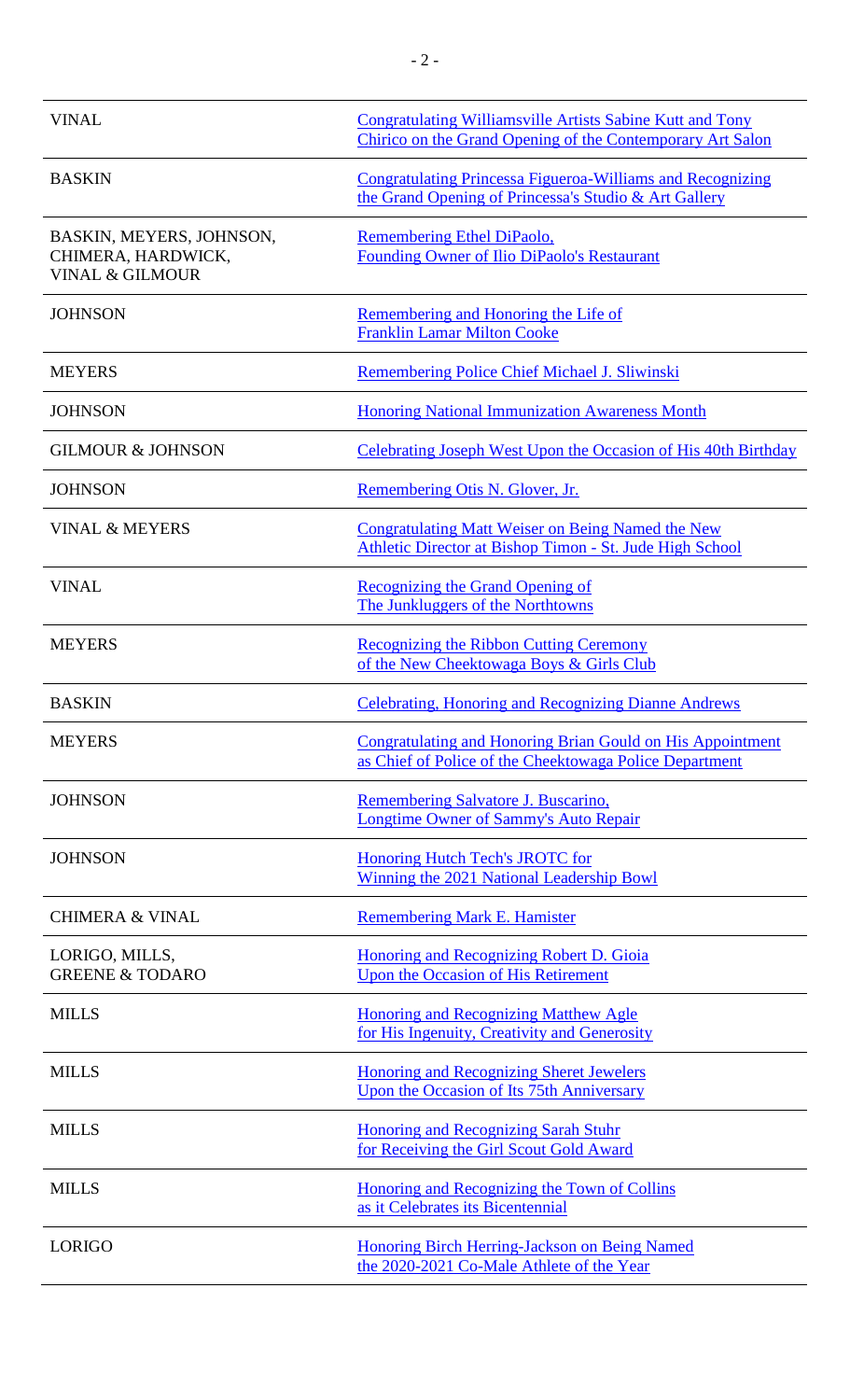| <b>LORIGO</b>                                                                              | <b>Honoring and Recognizing Isabelle Larson</b><br>for Receiving the Girl Scout Gold Award                                                                                                                     |
|--------------------------------------------------------------------------------------------|----------------------------------------------------------------------------------------------------------------------------------------------------------------------------------------------------------------|
| <b>LORIGO</b>                                                                              | Honoring Pam Cohen for Her 25 Years of Serving Others                                                                                                                                                          |
| <b>LORIGO</b>                                                                              | Honoring Emma Suplicki for Her Accolades in Equestrian Riding                                                                                                                                                  |
| <b>LORIGO</b>                                                                              | <b>Honoring and Celebrating Winifred Clark</b><br>Upon the Occasion of Her 100th Birthday                                                                                                                      |
| <b>LORIGO</b>                                                                              | <b>Honoring and Celebrating Don Swyers</b><br>Upon the Occasion of His 95th Birthday                                                                                                                           |
| <b>GREENE</b>                                                                              | <b>Congratulating Chase Clark on His Selection</b><br>in the National Hockey League Draft                                                                                                                      |
| <b>GREENE</b>                                                                              | <b>Congratulating Tim and Rick Smith</b><br>and the Clarence Pizza Company                                                                                                                                     |
| <b>HARDWICK</b>                                                                            | Recognizing and Acknowledging the Outstanding<br><b>Achievement of Samuel Francis Herr</b>                                                                                                                     |
| <b>GREENE</b>                                                                              | <b>Recognizing Amherst Meals on Wheels for</b><br><b>Their Outstanding Contributions to Our Community</b>                                                                                                      |
| <b>GREENE</b>                                                                              | <b>Celebrating Edward Ballow Upon</b><br>the Occasion of His 90th Birthday                                                                                                                                     |
| <b>LORIGO</b>                                                                              | Honoring Sean Saramak & Linda Transki                                                                                                                                                                          |
| <b>LORIGO</b>                                                                              | Welcoming B-Fit @ Bradshaw Fitness to West Seneca                                                                                                                                                              |
| <b>LORIGO</b>                                                                              | <b>Honoring Gymnastics Unlimited</b><br>for 45 Years of Tumbles and Rolls                                                                                                                                      |
| <b>LORIGO</b>                                                                              | <b>Honoring Brian Bork for His Athletic Accomplishments</b>                                                                                                                                                    |
| <b>LORIGO</b>                                                                              | Honoring Maggie Lenda for Her Athletic Accomplishments                                                                                                                                                         |
| <b>TODARO</b>                                                                              | Recognizing and Honoring Sports 365 Bar & Grill<br>Upon the Occasion of Their Grand Opening                                                                                                                    |
| <b>LORIGO</b>                                                                              | <b>Honoring Trey Kleitz for His Athletic Accomplishments</b>                                                                                                                                                   |
| <b>TODARO</b>                                                                              | <b>Honoring Tony and Bernadette Misita</b><br>as Citizens of the Month for September 2021                                                                                                                      |
| CHIMERA, HARDWICK, VINAL,<br>GREENE, MEYERS, TODARO,<br><b>GILMOUR, LORIGO &amp; MILLS</b> | Honoring Medal of Honor Recipient David G. Bellavia                                                                                                                                                            |
| CHIMERA, HARDWICK, VINAL,<br>GREENE, MEYERS, TODARO,<br><b>GILMOUR, LORIGO &amp; MILLS</b> | Honoring Erie County Crisis Services and the<br>Western and Central New York Chapters of the<br><b>American Foundation for Suicide Prevention During</b><br><b>National Suicide Prevention Awareness Month</b> |
| LORIGO, GREENE,<br><b>TODARO &amp; MILLS</b>                                               | Honoring the Employees of the Erie County<br><b>Sheriff's Office During Sheriffs' Week</b>                                                                                                                     |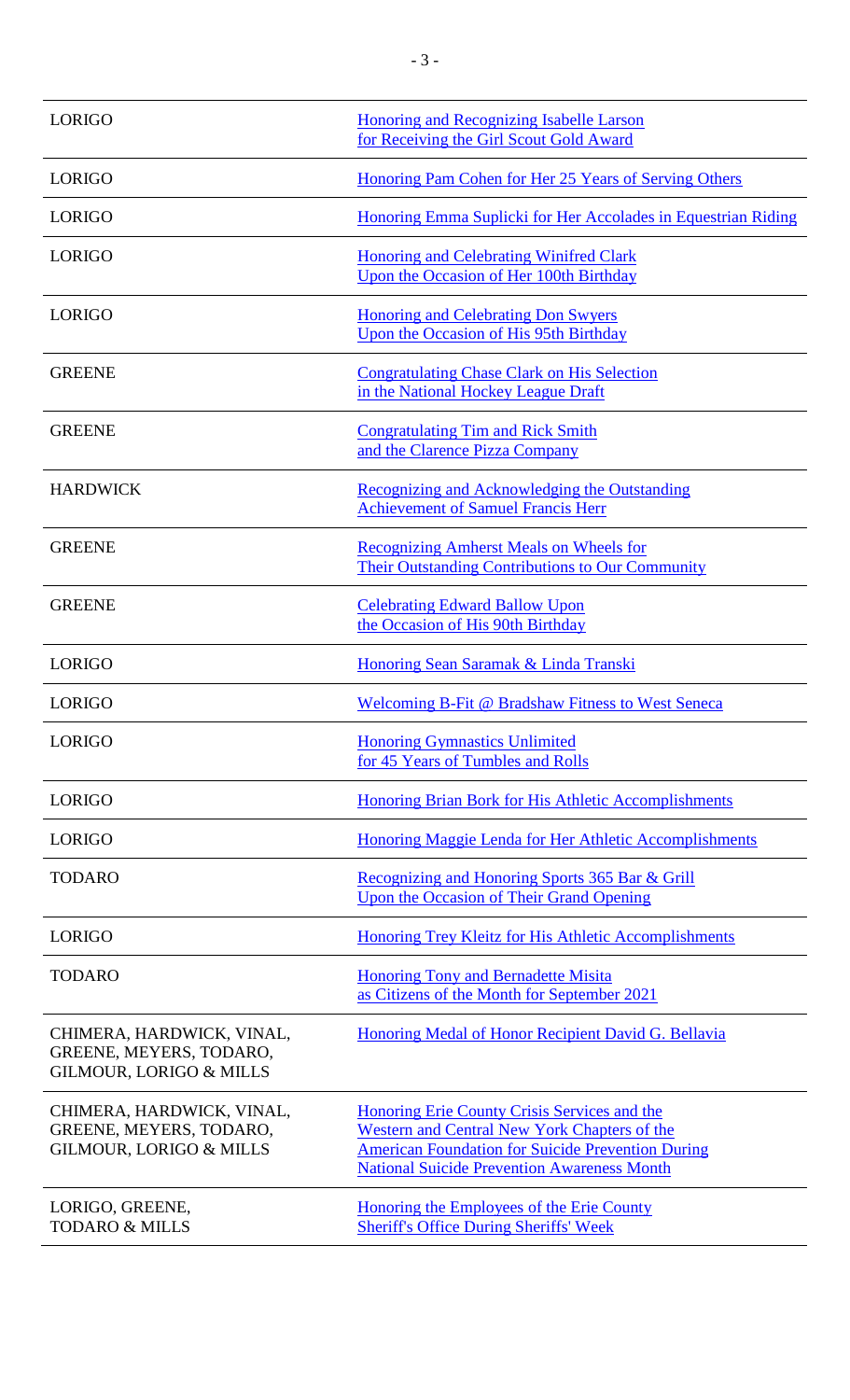## **LOCAL LAWS: REFERENCE:**

| <b>LL INTRO. 1-1</b><br>1/31/2020 | MEYERS, VINAL,<br>BASKIN, JOHNSON,<br><b>CHIMERA &amp; HARDWICK</b> | A LL titled, "The Jail Management<br>Transparency and Accountability Act"                                                                                                            | <b>Public Safety</b>                                                          |
|-----------------------------------|---------------------------------------------------------------------|--------------------------------------------------------------------------------------------------------------------------------------------------------------------------------------|-------------------------------------------------------------------------------|
| <b>LL INTRO. 3-1</b><br>7/17/2020 | <b>VINAL</b>                                                        | A LL titled, "The Business<br><b>Procurement Enhancement</b><br>and Promotion Act of 2020"                                                                                           | <b>Small Business</b>                                                         |
| <b>LL INTRO. 5-1</b><br>7/17/2020 | LORIGO, RATH,<br><b>TODARO &amp; MILLS</b>                          | A LL Requiring Timely Reports on<br><b>County Mandated Business Closures</b><br>Made Pursuant to Local or State<br>Regulations                                                       | Government<br><b>Affairs</b>                                                  |
| <b>LL INTRO. 8-1</b><br>12/1/20   | LORIGO, RATH,<br><b>TODARO &amp; MILLS</b>                          | A LL titled, "Third Party Food<br>Delivery Services Law"                                                                                                                             | Government<br><b>Affairs</b>                                                  |
| <b>LL INTRO. 1-1</b><br>4/27/21   | TODARO, GREENE,<br><b>LORIGO &amp; MILLS</b>                        | A LL Authorizing Twelve and<br>Thirteen-Year-Old Licensed<br>Hunters to Hunt Deer with a<br>Firearm or Crossbow During<br>Hunting Season with the<br>Supervision of a Licensed Adult | Energy $&$<br>Environment                                                     |
| <b>LL INTRO. 2-1</b><br>7/20/21   | BASKIN, JOHNSON,<br><b>VINAL &amp; MEYERS</b>                       | A LL titled, "The Erie County"<br>Minority and Women Business<br><b>Enterprise Equality and Modernization</b><br>Act of 2021"                                                        | Economic<br>Development/<br>Minority &<br><b>Women Business</b><br>Enterprise |
| <b>LL INTRO. 3-1</b><br>7/20/21   | BASKIN, MEYERS,<br><b>VINAL &amp; JOHNSON</b>                       | A LL titled, "The Erie County Health<br>Equity Act of 2021"                                                                                                                          | Health & Human<br><b>Services</b>                                             |

## **COMMITTEE REPORTS:**

| <b>LEGISLATOR RESOLUTIONS:</b> | <b>REFERENCE:</b>                |                                                                            |  |
|--------------------------------|----------------------------------|----------------------------------------------------------------------------|--|
| <b>INTRO.</b> 16-1             | <b>HARDWICK</b>                  | Calling on NYS Gov. Andrew<br>Cuomo to Resign from Office                  |  |
| <b>INTRO.</b> 16-2             | <b>TODARO, GREENE</b><br>& MILLS | <b>Opposition to County-Wide Masking</b><br>Mandate in Erie County Schools |  |
| <b>INTRO. 16-3</b>             | <b>BASKIN &amp; MILLS</b>        | Selection of Firm to<br><b>Conduct Annual Audit</b>                        |  |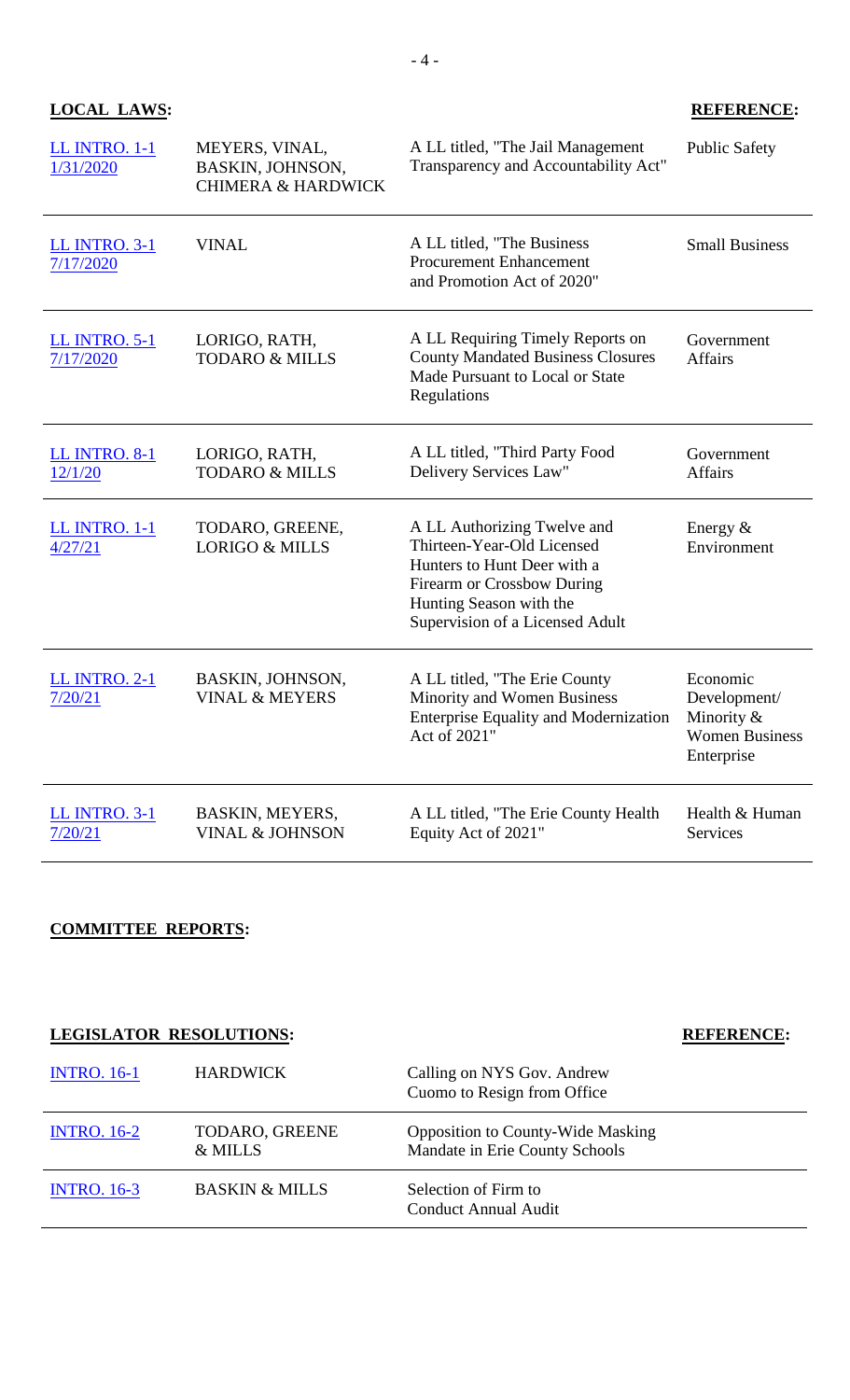| <b>INTRO.</b> 16-4 | <b>CHIMERA</b>                               | Support for the Stop Reading<br>Challenge on International<br>Literacy Day                                                     |
|--------------------|----------------------------------------------|--------------------------------------------------------------------------------------------------------------------------------|
| <b>INTRO. 16-5</b> | <b>GREENE</b>                                | Appropriation of 2021<br><b>Public Benefit Funding</b>                                                                         |
| <b>INTRO. 16-6</b> | MILLS, LORIGO,<br><b>GREENE &amp; TODARO</b> | Support for a Full Cost-Benefit<br>Analysis of the Technical $\&$<br>Economic Feasibility of<br>Renewable Energy Systems in NY |

## **COMMUNICATIONS DISCHARGED FROM COMMITTEE: REFERENCE:**

## **SUSPENSION OF THE RULES: REFERENCE:**

[COMM. 16E-50](https://www2.erie.gov/legislature/sites/www2.erie.gov.legislature/files/uploads/Session_Folders/2021/16/SUSPENSION_21COMM.%2016E-50.pdf) MEYERS Majority Leader Designee

to the EC Advisory Committee on Reapportionment

## **COMMUNICATIONS FROM ELECTED OFFICIALS: REFERENCE:**

| <b>COMM.</b> 16E-1 | <b>COMPTROLLER</b>      | <b>SUNY Erie Chargebacks</b>                                               | Community<br>Enrichment             |
|--------------------|-------------------------|----------------------------------------------------------------------------|-------------------------------------|
| <b>COMM. 16E-2</b> | <b>COMPTROLLER</b>      | <b>Interim Financial Report</b><br>for Second Quarter of 2021              | Finance $\&$<br>Management          |
| <b>COMM.</b> 16E-3 | <b>COUNTY EXECUTIVE</b> | Appointments to the Disaster<br>Preparedness Advisory Board                | <b>Public Safety</b>                |
| <b>COMM.</b> 16E-4 | <b>COUNTY EXECUTIVE</b> | Re-Appointment to the Mental<br><b>Hygiene Community Services Board</b>    | Health $&$<br><b>Human Services</b> |
| <b>COMM. 16E-5</b> | <b>COUNTY EXECUTIVE</b> | Appointments to the Mental<br><b>Hygiene Community Services Board</b>      | Health $&$<br><b>Human Services</b> |
| <b>COMM. 16E-6</b> | <b>COUNTY EXECUTIVE</b> | Re-Appointment to the Buffalo $\&$<br>EC Public Library Board of Directors | Community<br>Enrichment             |
| <b>COMM. 16E-7</b> | <b>COMPTROLLER</b>      | Sales Tax Receipts for<br>First Half of 2021                               | Finance $\&$<br>Management          |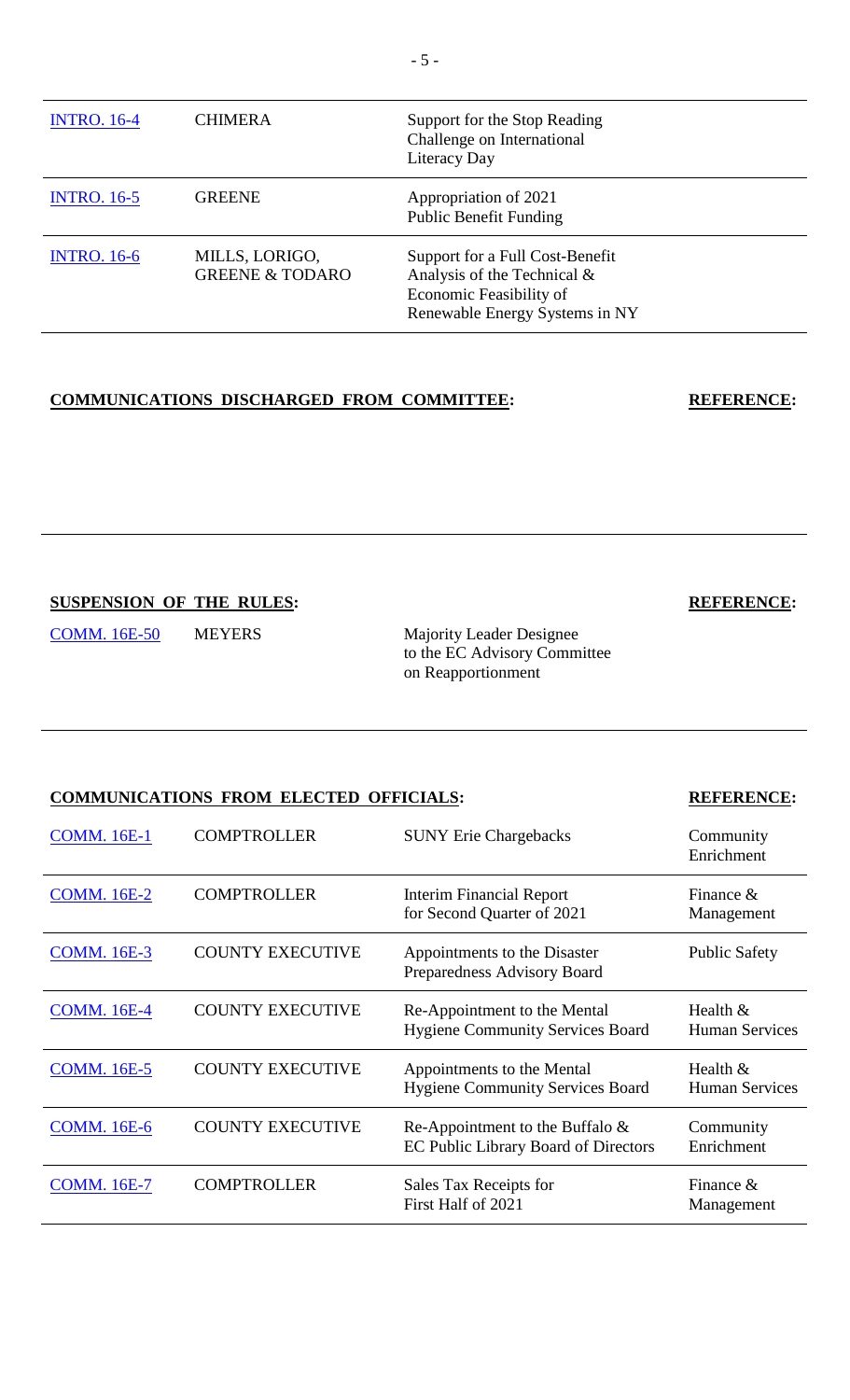| <b>COMM. 16E-8</b>  | <b>COMPTROLLER</b>      | Letter to Parks Commissioner<br><b>Regarding Public Access</b><br>to Park Amenities               | Energy $&$<br>Environment         |
|---------------------|-------------------------|---------------------------------------------------------------------------------------------------|-----------------------------------|
| <b>COMM. 16E-9</b>  | <b>COUNTY EXECUTIVE</b> | Appointment to the Board of Health                                                                | Health &<br><b>Human Services</b> |
| <b>COMM.</b> 16E-10 | <b>SHERIFF</b>          | Acceptance of NYS Canal<br><b>Corporation Marine Patrol Grant</b>                                 | <b>Public Safety</b>              |
| <b>COMM.</b> 16E-11 | <b>SHERIFF</b>          | Acceptance of 2021 Livescan<br><b>Equipment Grant Program</b>                                     | <b>Public Safety</b>              |
| <b>COMM.</b> 16E-12 | <b>COUNTY EXECUTIVE</b> | Re-Appointments to the Disaster<br>Preparedness Advisory Board                                    | <b>Public Safety</b>              |
| <b>COMM. 16E-13</b> | <b>COUNTY EXECUTIVE</b> | Notification of Appointment<br>of Commissioner of<br>Environment & Planning                       | Energy $&$<br>Environment         |
| <b>COMM. 16E-14</b> | <b>COMPTROLLER</b>      | NYSDoT Single Audit Report<br>for Year Ended 12/31/2020                                           | Finance $\&$<br>Management        |
| <b>COMM. 16E-15</b> | <b>COMPTROLLER</b>      | <b>EC Federal Financial Assistance Audit</b><br>Report for Year Ended 12/31/2020                  | Finance &<br>Management           |
| <b>COMM. 16E-16</b> | <b>SHERIFF</b>          | <b>Public Safety Agreements</b><br>and Creation of New Positions                                  | <b>Public Safety</b>              |
| <b>COMM. 16E-17</b> | <b>HARDWICK</b>         | Letter to BoE Commissioners<br>Concerning Board of Election<br>Employee                           | Government<br><b>Affairs</b>      |
| <b>COMM. 16E-18</b> | <b>LORIGO</b>           | Letter to BoE Commissioners<br>Concerning Board of Election<br>Employee                           | Government<br><b>Affairs</b>      |
| <b>COMM. 16E-19</b> | <b>COUNTY EXECUTIVE</b> | Levy of the 2021-2022<br><b>School Tax Budgets</b>                                                |                                   |
| <b>COMM. 16E-20</b> | <b>COUNTY EXECUTIVE</b> | <b>BENLIC Preemptive Bid Powers</b><br>& Subsequent Repayment<br>Agreement for EC in Rem 169 Sale |                                   |
| <b>COMM. 16E-21</b> | <b>COUNTY EXECUTIVE</b> | ECSD Nos. $1-6 & 8 -$<br>User Charges - 2022                                                      | Energy $&$<br>Environment         |
| <b>COMM.</b> 16E-22 | <b>COUNTY EXECUTIVE</b> | ECSD No. 3 - Engineering<br><b>Term Contract Agreement</b>                                        | Energy $&$<br>Environment         |
| <b>COMM. 16E-23</b> | <b>COUNTY EXECUTIVE</b> | ECSD No. 8 - Engineering<br><b>Term Contract Agreement</b>                                        | Energy $&$<br>Environment         |
| <b>COMM. 16E-24</b> | <b>COUNTY EXECUTIVE</b> | ECSD Nos. $1 \& 4$ - Engineering<br>Agreement Dated 1/21/2021                                     | Energy $&$<br>Environment         |
| <b>COMM. 16E-25</b> | <b>COUNTY EXECUTIVE</b> | ECSD No. 4 - Engineer<br><b>Term Contract Agreement</b>                                           | Energy $&$<br>Environment         |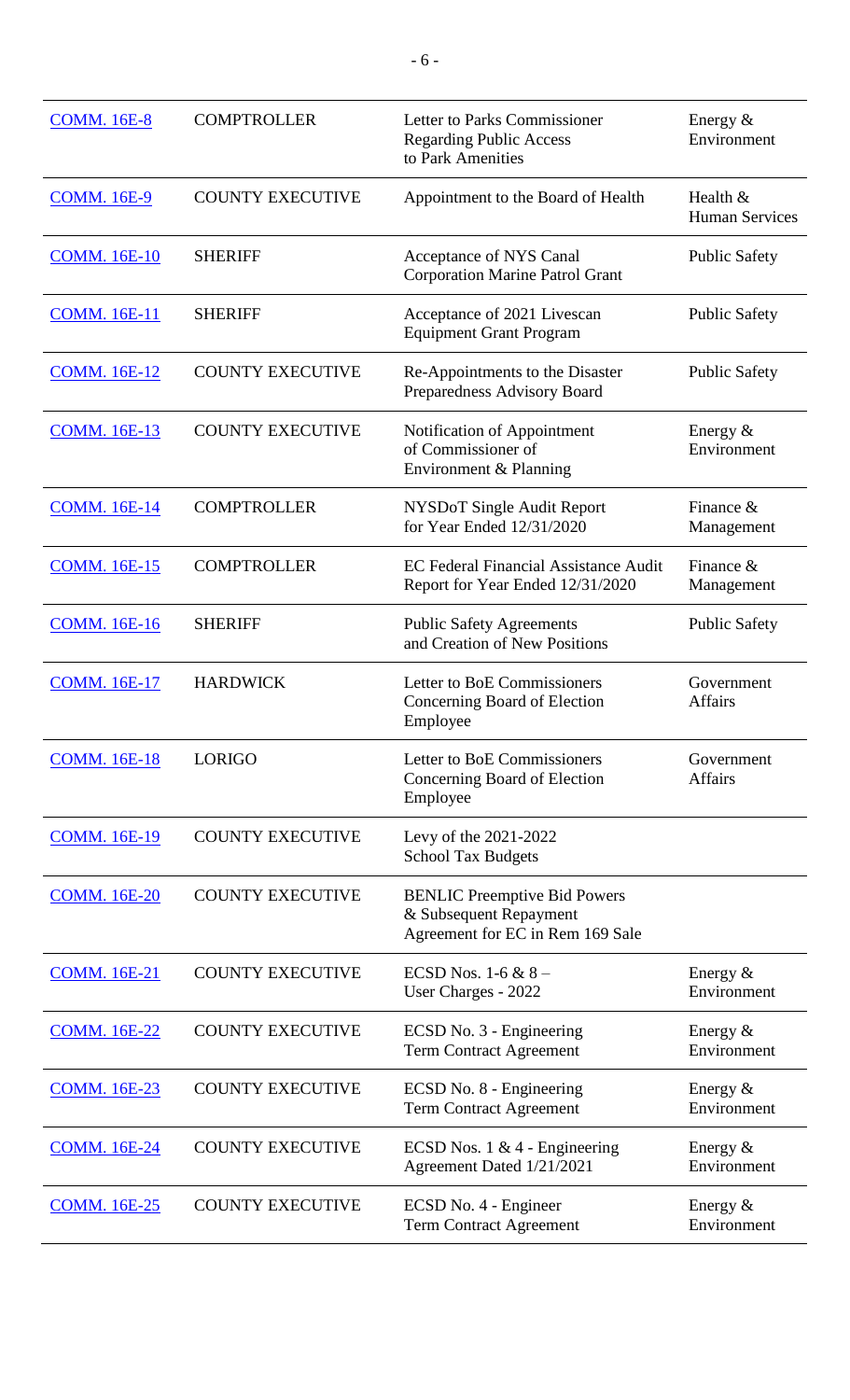| <b>COMM. 16E-26</b>                                 | <b>COUNTY EXECUTIVE</b> | ECSD No. 1 - Engineering<br><b>Term Contract Agreement</b>                                                        | Energy $\&$<br>Environment        |
|-----------------------------------------------------|-------------------------|-------------------------------------------------------------------------------------------------------------------|-----------------------------------|
| <b>COMM. 16E-27</b>                                 | <b>COUNTY EXECUTIVE</b> | ECSD No. 4 - Contract No. 54                                                                                      | Energy $&$<br>Environment         |
| <b>COMM. 16E-28</b>                                 | <b>COUNTY EXECUTIVE</b> | Notice of Public Hearing - ECSD<br>2021 Assessment Rolls (2022 Levy)                                              | Energy $&$<br>Environment         |
| <b>COMM. 16E-29</b>                                 | <b>COUNTY EXECUTIVE</b> | <b>Amendment to Household Hazardous</b><br><b>Waste Facility Implementation Program</b><br>$-COMM. 21E-26 (2019)$ | Energy $&$<br>Environment         |
| <b>COMM.</b> 16E-30                                 | <b>COUNTY EXECUTIVE</b> | <b>PILOT</b> Agreement - Princeton<br>Court Project, Town of Amherst                                              | Economic<br>Development           |
| <b>COMM. 16E-31</b>                                 | <b>COUNTY EXECUTIVE</b> | <b>PILOT</b> Agreement - Brewster<br>Mews Project, Town of Amherst                                                | Economic<br>Development           |
| <b>COMM. 16E-32</b>                                 | <b>COUNTY EXECUTIVE</b> | PILOT Agreement - Parkside<br>Homes Project, Town of Amherst                                                      | Economic<br>Development           |
| <b>COMM. 16E-33</b>                                 | <b>COUNTY EXECUTIVE</b> | PILOT Agreement - Oxford<br>Village Project, Town of Amherst                                                      | Economic<br>Development           |
| <b>COMM. 16E-34</b>                                 | <b>COUNTY EXECUTIVE</b> | 2021 Justice Assistance Grant                                                                                     | <b>Public Safety</b>              |
| <b>COMM. 16E-35</b>                                 | <b>COUNTY EXECUTIVE</b> | <b>Transfer of Central Police</b><br><b>Services Laboratory Vehicle</b>                                           | <b>Public Safety</b>              |
| <b>COMM. 16E-36</b>                                 | <b>COUNTY EXECUTIVE</b> | Acceptance of FY 20-21 Public Safety<br><b>Answering Point Operations Grant</b>                                   | <b>Public Safety</b>              |
| <b>COMM. 16E-37</b>                                 | <b>COUNTY EXECUTIVE</b> | <b>Authorization for SUNY Erie</b><br>to Continue Utilizing Starfish<br>Software Contract via EAB Global          | Community<br>Enrichment           |
| <b>COMM. 16E-38</b>                                 | <b>COUNTY EXECUTIVE</b> | Lease Agreement Between<br><b>SUNY Erie &amp; Key Bank</b>                                                        | Community<br>Enrichment           |
| <b>COMM. 16E-39</b>                                 | <b>COUNTY EXECUTIVE</b> | Adjustment for State Aid - Snowmobile<br>Development 2020-2021                                                    | Energy $&$<br>Environment         |
| <b>COMM. 16E-40</b>                                 | <b>COUNTY EXECUTIVE</b> | <b>Authorization to Contract</b><br>w/Envision Wellness WNY                                                       | Health &<br><b>Human Services</b> |
| <b>COMM.</b> 16E-41                                 | <b>COUNTY EXECUTIVE</b> | Appointment to the<br><b>Youth Services Board</b>                                                                 | Health &<br><b>Human Services</b> |
| <b>COMM. 16E-42</b><br>Proposed<br><b>Amendment</b> | <b>COMPTROLLER</b>      | <b>Authorization to Contract</b><br>for Financial Advisory &<br><b>Continuing Disclosure Services</b>             |                                   |
| <b>COMM. 16E-43</b>                                 | <b>COUNTY EXECUTIVE</b> | Authorization for Cornell University<br>Childcare Cost of Care Study                                              | Health &<br><b>Human Services</b> |
| <b>COMM. 16E-44</b>                                 | <b>COUNTY EXECUTIVE</b> | <b>ECDoH RFP - Remote</b><br><b>Wastewater Sampling Program</b><br>for SARS-CoV-2 Testing                         | Health &<br><b>Human Services</b> |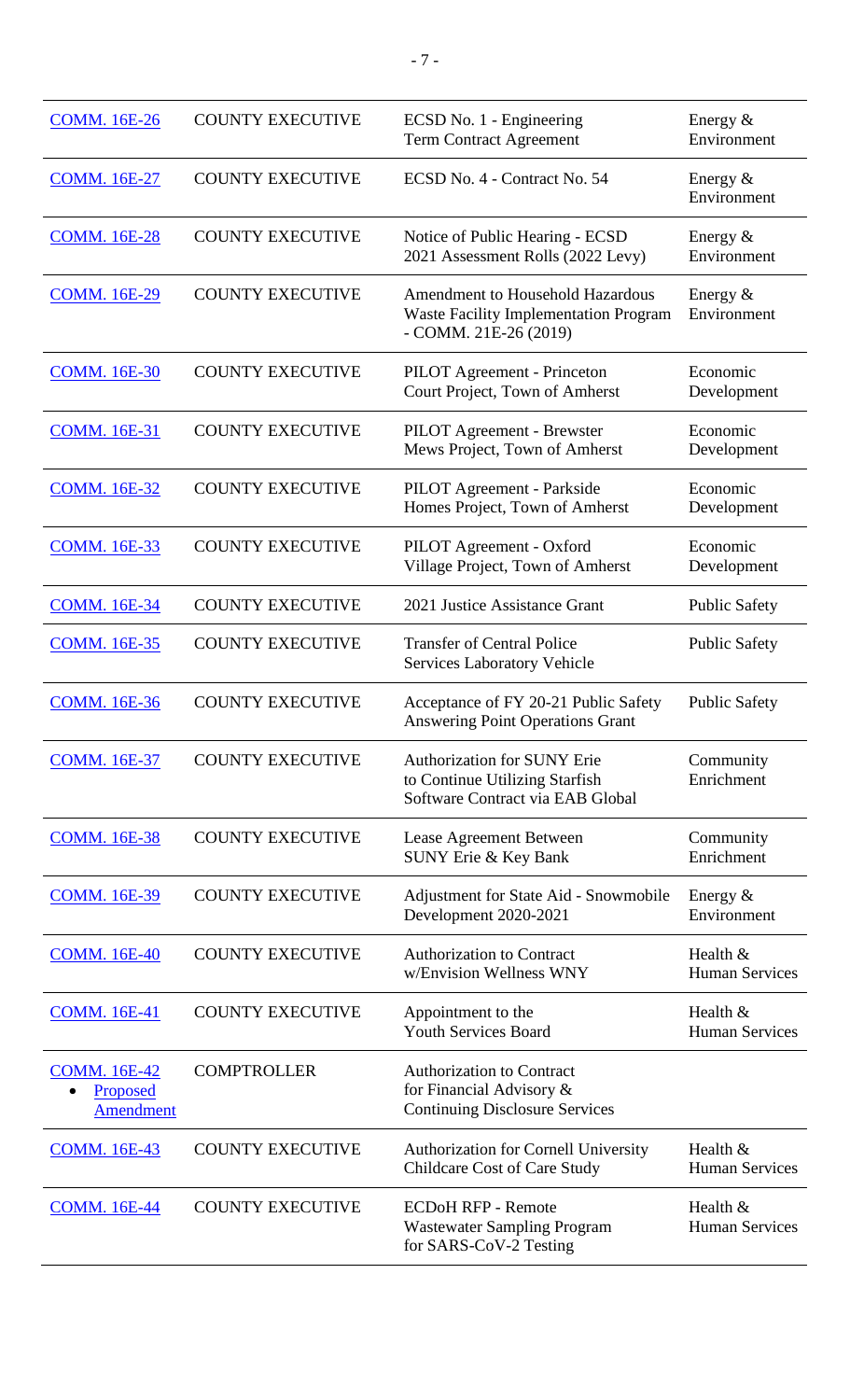| <b>COMM.</b> 16E-45 | <b>COUNTY EXECUTIVE</b> | <b>Authorization for Equipment Purchase</b><br><b>Using Unanticipated Revenue</b> | <b>Public Safety</b>         |
|---------------------|-------------------------|-----------------------------------------------------------------------------------|------------------------------|
| <b>COMM.</b> 16E-46 | <b>COUNTY EXECUTIVE</b> | County Executive's Veto<br>of INTRO. 15-5 (2021)                                  | Finance $\&$<br>Management   |
| <b>COMM.</b> 16E-47 | <b>COUNTY CLERK</b>     | Acceptance of Donated Billboard Space                                             | Government<br><b>Affairs</b> |
| <b>COMM.</b> 16E-48 | <b>SHERIFF</b>          | Commissary Extension with Tech<br>Expansion & Inmate Tablet Program               | <b>Public Safety</b>         |
| <b>COMM.</b> 16E-49 | <b>SHERIFF</b>          | Telephone Services Extension with<br>Cost Reduction & Tech Expansion              | <b>Public Safety</b>         |

#### **COMMUNICATIONS FROM THE DEPARTMENTS: REFERENCE:**

[COMM. 16D-1](https://www2.erie.gov/legislature/sites/www2.erie.gov.legislature/files/uploads/Session_Folders/2021/16/21COMM.%2016D-1.pdf) DEPUTY COMPTROLLER Law Dept. Spending - 06/2021 Finance & Management [COMM. 16D-2](https://www2.erie.gov/legislature/sites/www2.erie.gov.legislature/files/uploads/Session_Folders/2021/16/21COMM.%2016D-2.pdf) COMMISSIONER OF HEALTH Updated Nursing Home Outbreak Information - 07/2021 Health & Human Services [COMM. 16D-3](https://www2.erie.gov/legislature/sites/www2.erie.gov.legislature/files/uploads/Session_Folders/2021/16/21COMM.%2016D-3.pdf) DEPUTY COMPTROLLER - AUDIT Commencement of Audit of ECSO's Commissary Fund for Period 01/01/2019 - 12/31/2020 Public Safety [COMM. 16D-4](https://www2.erie.gov/legislature/sites/www2.erie.gov.legislature/files/uploads/Session_Folders/2021/16/21COMM.%2016D-4.pdf) DEPUTY COMPTROLLER - AUDIT Commencement of Audit of Social Services for Period 01/01/2020 - 06/30/2021 Health & Human **Services** [COMM. 16D-5](https://www2.erie.gov/legislature/sites/www2.erie.gov.legislature/files/uploads/Session_Folders/2021/16/21COMM.%2016D-5.pdf) DEPUTY COMPTROLLER - AUDIT Commencement of Audit of Senior Services for Period 04/01/2020 - 06/30/2021 Health & Human Services [COMM. 16D-6](https://www2.erie.gov/legislature/sites/www2.erie.gov.legislature/files/uploads/Session_Folders/2021/16/21COMM.%2016D-6.pdf) DEPUTY COMPTROLLER - AUDIT Commencement of Audit of Division of Purchase for Period 01/01/2020 - 06/30/2021 Finance & Management [COMM. 16D-7](https://www2.erie.gov/legislature/sites/www2.erie.gov.legislature/files/uploads/Session_Folders/2021/16/21COMM.%2016D-7.pdf) DIRECTOR OF BUDGET & MANAGEMENT Budget Monitoring Report for Period Ending 06/2021 Finance & Management [COMM. 16D-8](https://www2.erie.gov/legislature/sites/www2.erie.gov.legislature/files/uploads/Session_Folders/2021/16/21COMM.%2016D-8.pdf) COMMISSIONER OF SOCIAL SERVICES Child Protective Caseloads for 06/2021 Health & Human Services [COMM. 16D-9](https://www2.erie.gov/legislature/sites/www2.erie.gov.legislature/files/uploads/Session_Folders/2021/16/21COMM.%2016D-9.pdf) COMMISSIONER OF SOCIAL SERVICES Child Protective Caseloads for 07/2021 Health & Human Services [COMM. 16D-10](https://www2.erie.gov/legislature/sites/www2.erie.gov.legislature/files/uploads/Session_Folders/2021/16/21COMM.%2016D-10.pdf) DEPARTMENT OF LAW Opinion as to Form LL Intro. 1-1 (2021) Energy & Environment [COMM. 16D-11](https://www2.erie.gov/legislature/sites/www2.erie.gov.legislature/files/uploads/Session_Folders/2021/16/21COMM.%2016D-11.pdf) DIRECTOR OF BUDGET & MANAGEMENT Budget Monitoring Report for Period Ending 07/2021 Finance & Management [COMM. 16D-12](https://www2.erie.gov/legislature/sites/www2.erie.gov.legislature/files/uploads/Session_Folders/2021/16/21COMM.%2016D-12.pdf) DEPARTMENT OF LAW Transmittal of New Claims Against Erie County Government Affairs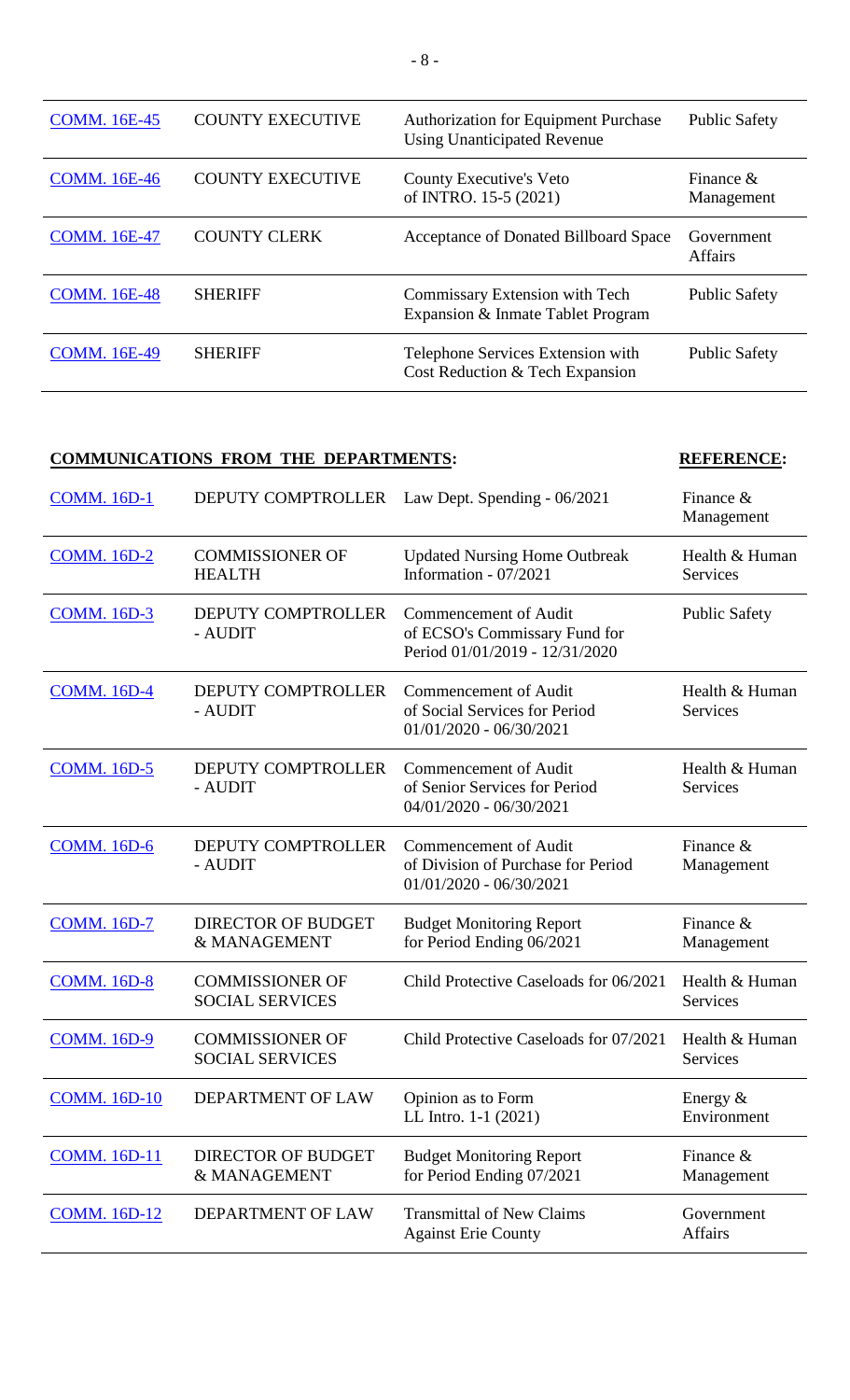| <b>COMM.</b> 16D-13 | DEPARTMENT OF LAW | <b>Local Emergency Order Extensions</b> | Health & Human |
|---------------------|-------------------|-----------------------------------------|----------------|
|                     |                   |                                         | Services       |

| <b>COMMUNICATIONS FROM THE PEOPLE AND OTHER AGENCIES:</b> |                                                                 |                                                                                                                          | <b>REFERENCE:</b>            |
|-----------------------------------------------------------|-----------------------------------------------------------------|--------------------------------------------------------------------------------------------------------------------------|------------------------------|
| <b>COMM. 16M-1</b>                                        | <b>YSAIAS FELIZ</b>                                             | <b>Resignation from ECCSAB</b>                                                                                           | <b>Public Safety</b>         |
| <b>COMM. 16M-2</b>                                        | <b>ECCSAB</b>                                                   | <b>Request to Public Safety Committee</b><br>for Study on Blind Spots in<br><b>ECHC &amp; Correctional Facility</b>      | <b>Public Safety</b>         |
| <b>COMM. 16M-3</b>                                        | <b>NYS CONSERVATION</b><br><b>FUND ADVISORY</b><br><b>BOARD</b> | Letter Concerning LL Intro. 1-1 (2021)                                                                                   | Energy $&$<br>Environment    |
| <b>COMM. 16M-4</b>                                        | <b>NFTA</b>                                                     | <b>Board Minutes for Meeting</b><br>Held on 06/24/2021                                                                   | Economic<br>Development      |
| <b>COMM. 16M-5</b>                                        | <b>CHRISTINE COLLINS</b>                                        | Letter Concerning LL Intro. 1-1 (2021)                                                                                   | Energy $&$<br>Environment    |
| <b>COMM. 16M-6</b>                                        | <b>KATE BOROWIAK</b>                                            | Letter Concerning LL Intro. 1-1 (2021)                                                                                   | Energy $&$<br>Environment    |
| <b>COMM. 16M-7</b>                                        | <b>JAMES BURNETTE</b>                                           | Letter Concerning LL Intro. 1-1 (2021)                                                                                   | Energy $&$<br>Environment    |
| <b>COMM. 16M-8</b>                                        | <b>JINA GENTRY</b>                                              | Letter Concerning LL Intro. 1-1 (2021)                                                                                   | Energy $&$<br>Environment    |
| <b>COMM. 16M-9</b>                                        | <b>EC FEDERATION OF</b><br>SPORTSMAN'S CLUB,<br>INC.            | Letter Concerning LL Intro. 1-1 (2021)                                                                                   | Energy $&$<br>Environment    |
| <b>COMM. 16M-10</b>                                       | <b>RICH DAVENPORT</b>                                           | Letter Concerning LL Intro. 1-1 (2021)                                                                                   | Energy $&$<br>Environment    |
| <b>COMM. 16M-11</b>                                       | <b>MAUREEN SCHIENER</b>                                         | Letter Concerning LL Intro. 1-1 (2021)                                                                                   | Energy $&$<br>Environment    |
| <b>COMM. 16M-12</b>                                       | <b>LESLIE WHEELER</b>                                           | Letter Concerning LL Intro. 1-1 (2021)                                                                                   | Energy $&$<br>Environment    |
| <b>COMM. 16M-13</b>                                       | <b>NFTA</b>                                                     | Notice of Proposed Rulemaking                                                                                            | Economic<br>Development      |
| <b>COMM. 16M-14</b>                                       | NYS DEPT. OF<br><b>TAXATION &amp; FINANCE</b>                   | <b>Information Regarding State</b><br><b>Equalization Rates for the</b><br>2021 Assessment Rolls                         | Finance $&$<br>Management    |
| <b>COMM. 16M-15</b>                                       | NY COALITION FOR<br>OPEN GOVERNMENT,<br>INC.                    | Letter to County Executive Concerning<br>Commitment to Transparency and the<br><b>Buffalo Bills Stadium Negotiations</b> | Government<br><b>Affairs</b> |
| <b>COMM.</b> 16M-16                                       | <b>RAYMOND W. WALTER</b>                                        | Resignation of 2021 EC Advisory<br>Committee on Reapportionment                                                          | Government<br><b>Affairs</b> |